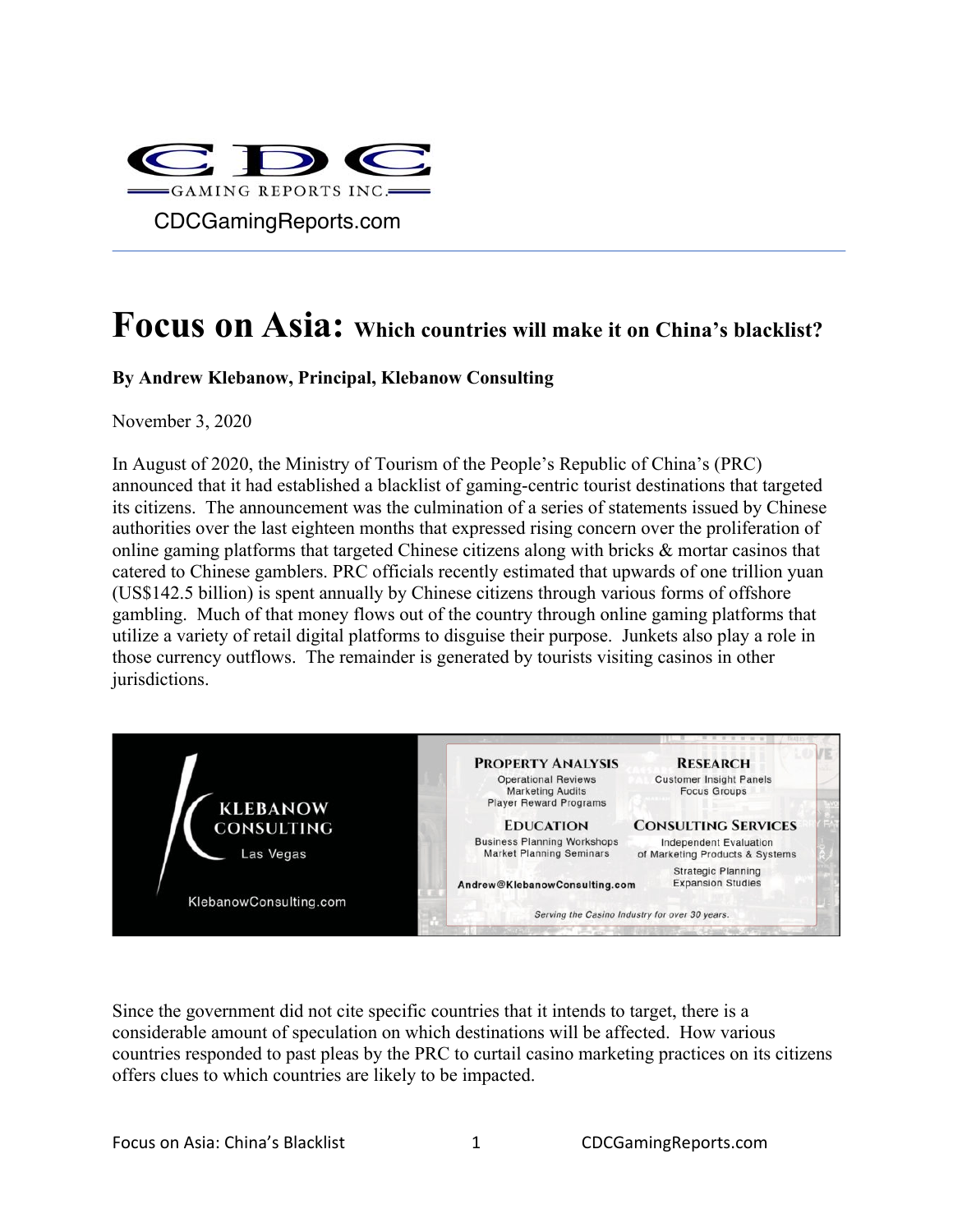# **Cambodia**

Cambodia's casino industry grew rapidly over the past decade. In addition to the casino districts that lie along the borders of Vietnam and Thailand, Sihanoukville emerged as a regional tourism destination that offers gaming. Over the past four years the market has increasingly relied on Chinese tourism for the bulk of its visitor volume. This in turn spurred dramatic growth in hotelcasino development and with it, live dealer/online gaming that targeted Chinese players.

In August of 2019, the PRC expressed its growing concern over online gambling, particularly those that operated in Cambodia and the Philippines, and asked that those online operations be curtailed. Cambodia promptly complied with China's request and shut down its online gaming sector. The Cambodian government announced that it would cease to license online gaming as those licenses expired on December 31, 2019.

The Cambodian government recognized that its economic and political relationship with the PRC was too important to the Kingdom's economy. The closure of online gaming was painful in that the online sector provided jobs and foreign investment. Given the Kingdom's past compliance, it is likely that China will not impose travel restrictions and tourism will return once the pandemic abates. This will bode well for both the resorts in Sihanoukville and NagaWorld in Phnom Penh.

# **The Philippines**

If there is one nation that may have earned a top place on the PRC's blacklist, it is the Philippines. China's 2019 request to curtail the activities of Philippines Offshore Gaming Operators (POGOs) was rebuffed by President Duterte. POGOs were deemed too important to the Philippine economy in the jobs they created, the tax revenues they contributed, and their impact on the commercial and residential real estate sectors.

The POGO industry has been slow to recover from the pandemic-induced lockdown with a substantial number having yet to resume operations. The industry has also come under increased scrutiny by various government authorities and there are moves underway to raise the taxes that POGO operators pay. This in turn is causing an exodus of POGO operators to more economicfriendly countries.

The integrated resorts of Entertainment City and those in Clark Free Trade Zone are also dependent in part on Chinese gamers. Major junket promoters maintain operations within a number of these resorts. In all likelihood, the PRC will impose travel restrictions on visitors to the Philippines and it will be the IRs in Entertainment City and the resorts in Clark that will feel the brunt of this.

# **Vietnam**

Vietnam is another country that the PRC would likely consider imposing travel restrictions. In addition to the casinos that line the border with the PRC, two casino-resorts on the central coast rely on Chinese gamers. The Crown International Club in Danang has long catered to a number of junket promoters and its property is decidedly Chinese-centric. The newly built Hoiana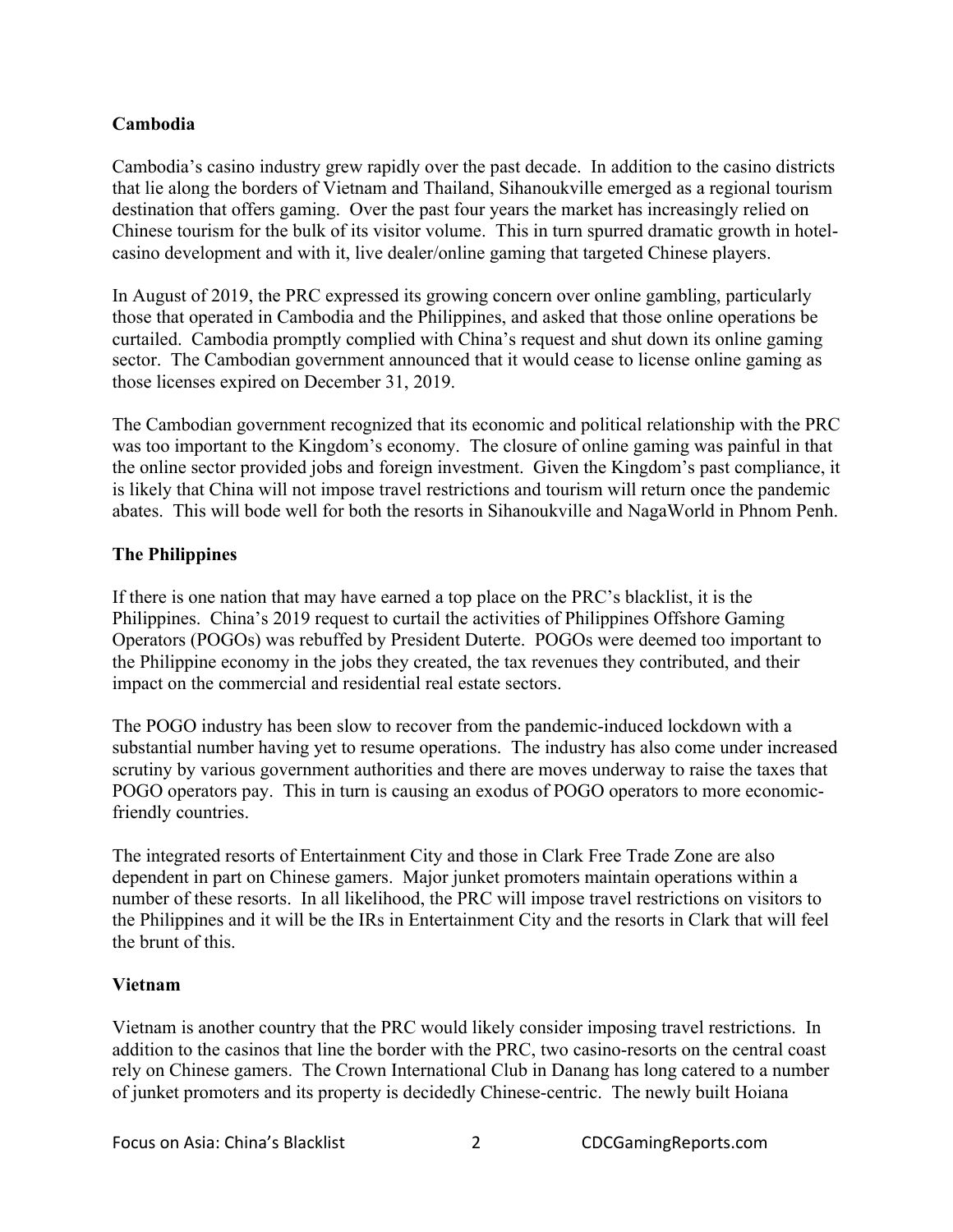integrated resort in the province just to the south of Danang was built by a partnership that included the Suncity Group. Suncity's junket network is expected to generate a substantial portion of gaming revenue to the project.

## **Singapore**

Prior to the pandemic, approximately 15% of international visitors arriving by air emanated from the PRC. While the city-state's two integrated resorts enjoyed modest economic benefits from those visitors, their casinos have never been overly dependent on Chinese gamers. Given Singapore's casino regulatory oversight, the vast majority of Asian junket operators did not submit to licensure. As such, there is little reason for the PRC to place Singapore on its blacklist.

### **Myanmar**

When Cambodia closed down their online gaming industry, online operators sought to find countries with robust telecommunications infrastructure and a politically and economically friendly environment. Myanmar was one such jurisdiction. Yatai New City, near the Thai border, is emerging as a new online gaming hub.

It remains to be seen how the PRC will react to this emerging jurisdiction and the possible impact that a travel restriction will have on Myanmar's nascent tourism industry.

### **Australia**

In 2019, Australia hosted 1,432,800 visitors from the PRC, and was the number one source market, followed by New Zealand with 1,407,200. No other country came close to matching the importance of these two markets to Australia's international tourism industry. Australia's casinos had long targeted gamers from the PRC, and their marketing practices have in the past come under the scrutiny of the Chinese government.

China remains an important trading partner with Australia. Nevertheless, given the industry's past focus on Chinese gamers, Australia may likely be a target for travel restrictions.

#### **Korea**

South Korea's sixteen foreigner-only casinos have long relied on Chinese vacationers for a sizable portion of their visitation. Tourism is also an industry that has demonstrated itself vulnerable to PRC travel restrictions. In 2017, the PRC retaliated against South Korea's agreement to install a US built missile defense system by placing restrictions on travel. Tourist visitation from the PRC fell by 50% and was slow to recover.

Despite its reliance on the PRC, South Korea casino operators have not employed aggressive marketing tactics nor crossed the line into online gaming. As such, it is difficult to predict if the country winds up on the blacklist.